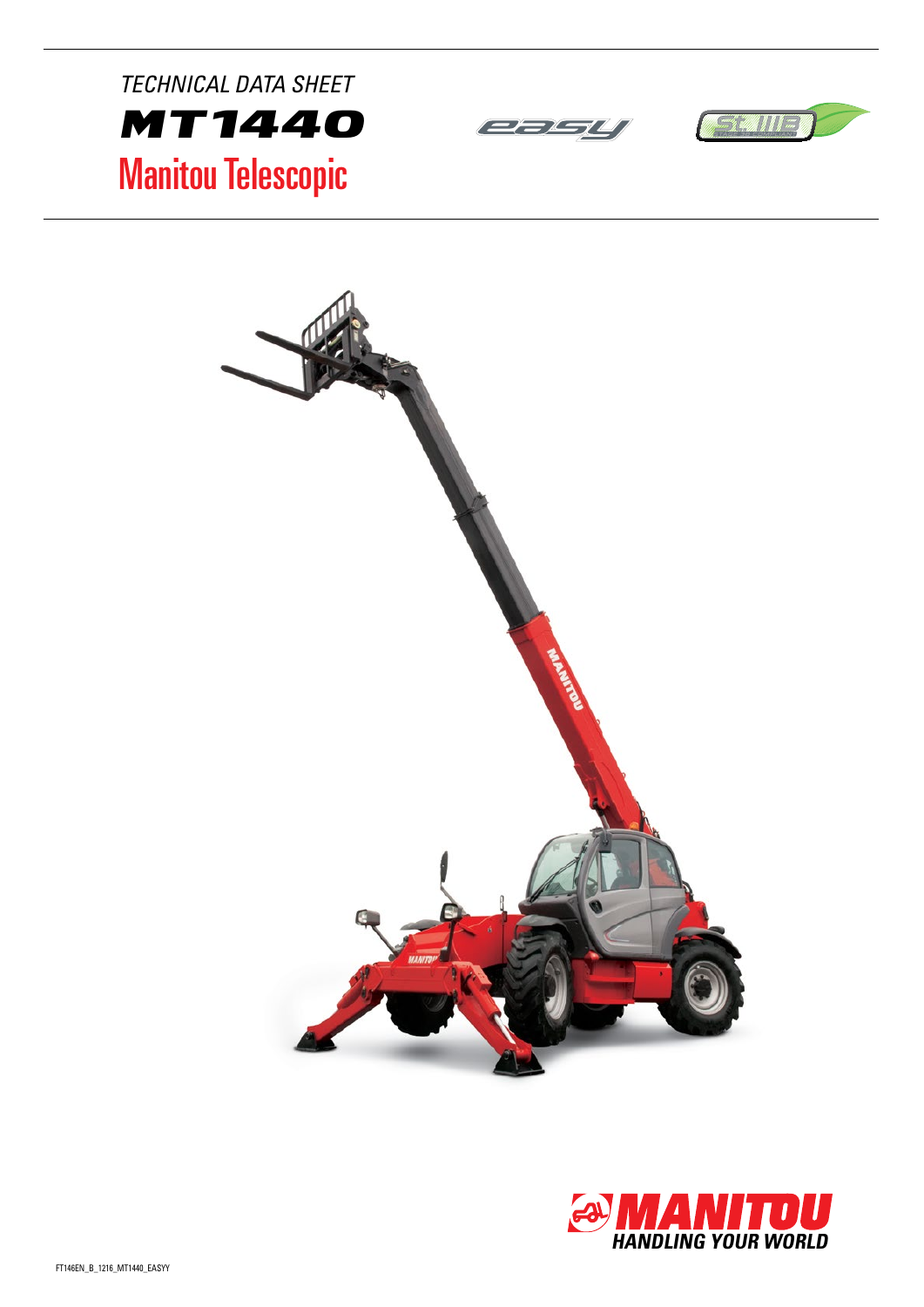





|                                                                     | <b>MT 1440 easy</b>                                                              |
|---------------------------------------------------------------------|----------------------------------------------------------------------------------|
| <b>Lifting</b>                                                      |                                                                                  |
| Max. capacity                                                       | 4000 kg                                                                          |
| Max. lifting height                                                 | 13.53 m                                                                          |
| Max. outreach                                                       | 9.46 <sub>m</sub>                                                                |
| Break-out force with bucket (ISO 8313)                              | 8150 daN                                                                         |
| <b>Unladen time</b>                                                 |                                                                                  |
| Lifting                                                             | 16s                                                                              |
| Lowering                                                            | 12s                                                                              |
| Extension                                                           | 17s                                                                              |
| Retraction                                                          | 13s                                                                              |
| Crowd                                                               | 4.0 s                                                                            |
| Dump                                                                | 4.0 s                                                                            |
| <b>Tyres</b>                                                        | 400 / 80 - 24                                                                    |
| <b>Braking</b>                                                      |                                                                                  |
| Service brake                                                       | oil immersed multi-disc braking<br>on front / rear axles                         |
| Parking brake                                                       | automatic negative parking brake                                                 |
| <b>Engine</b>                                                       | DEUTZ - STAGE 3B - FINAL TIER 4                                                  |
| Type                                                                | TD 3.6 L                                                                         |
| Cubic capacity                                                      | 3621 $cm3$                                                                       |
| Power                                                               | 75 hp/55.4 kW                                                                    |
| Max torque                                                          | 330 Nm                                                                           |
| Injection                                                           | direct                                                                           |
| Cooling                                                             | water                                                                            |
| Laden drawbar pull                                                  | 8500 daN                                                                         |
| <b>Transmission</b>                                                 | torque converter                                                                 |
| Reversing shift                                                     | electrohydraulic control                                                         |
| Number of gears (forward/reverse)                                   | 4/4                                                                              |
| Drive wheels                                                        | 4 wheel drive                                                                    |
| Steering mode                                                       | 4 wheel steer - 3 steering modes                                                 |
| Max. travel speed<br>(may vary according to applicable regulations) | 25 kph                                                                           |
| <b>Hydraulics</b>                                                   |                                                                                  |
| Pump                                                                | gear type with flow splitter 170 l/min - 270 bar                                 |
| <b>Capacities</b>                                                   |                                                                                  |
| Hydraulic oil                                                       | 135 <sub>1</sub>                                                                 |
| Fuel                                                                | 140 <sub>l</sub>                                                                 |
| <b>Unladen weight (with forks)</b>                                  | 10 900 kg                                                                        |
| <b>Dimensions</b>                                                   |                                                                                  |
| 1. Front wheel centre to carriage                                   | 1.90 <sub>m</sub>                                                                |
| 2. Wheelbase                                                        | 3.07 <sub>m</sub>                                                                |
| 3. Rear wheel centre to rear face                                   | 1.16 <sub>m</sub>                                                                |
| 4 Overall length to carriage                                        | 6.13 m                                                                           |
| 5. Ground clearance                                                 | 0.37 <sub>m</sub>                                                                |
| 6. Overall width of cab                                             | 0.89 <sub>m</sub>                                                                |
|                                                                     |                                                                                  |
| 7. Inside tyre width<br>8. Overall width                            | 1.96 <sub>m</sub>                                                                |
| 9. Overall width (stabilizers lowered)                              | 2.37 <sub>m</sub>                                                                |
|                                                                     | 3.79 <sub>m</sub>                                                                |
| 10. Overall height                                                  | 2.45 <sub>m</sub>                                                                |
| Turning radius (over tyres)                                         | 3.97 m                                                                           |
| Carriage rotation (crowd / dump)                                    | 12°/114°                                                                         |
| Standard forks (length x width x thickness)                         | 1200 x 125 x 50 mm                                                               |
| <b>Frame levelling</b>                                              | in option                                                                        |
| <b>Controls</b>                                                     | JSM <sup>*</sup> (Multi-function joystick)                                       |
| <b>Safety</b>                                                       | Load limiter cut off system - EN 15000 norm<br>ROPS / FOPS level II standard cab |
| <b>Noise and vibration</b>                                          |                                                                                  |
| Noise at driving position (LpA)                                     | 78 dB                                                                            |
| Environmental noise (LwA)                                           | 103 dB                                                                           |
| Vibration to whole hand/arm                                         | $< 2.50$ m/s <sup>2</sup>                                                        |

This brochure describes versions and configuration options for Manitou products which may be fitted with different equipment. The equipment described in this brochure may be standard, optional or not available depending on

information only. MANITOU BF SA - Limited company with board of directors - Share capital: 39,547,824 euros - 857 802 508 RCS Nantes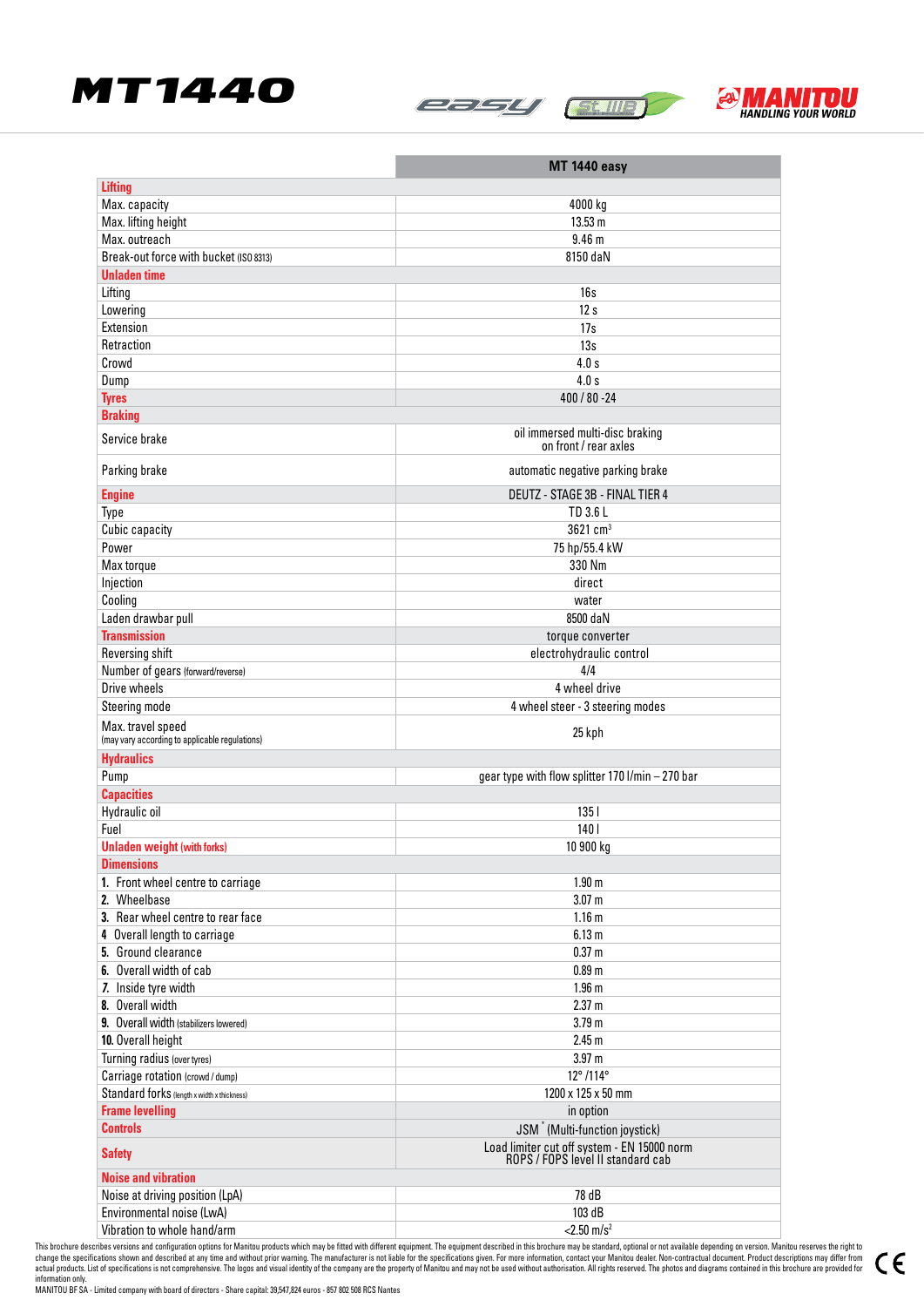





## **Rough terrain load chart**

Standard EN1459 B





**Machine on stabilizers with forks**